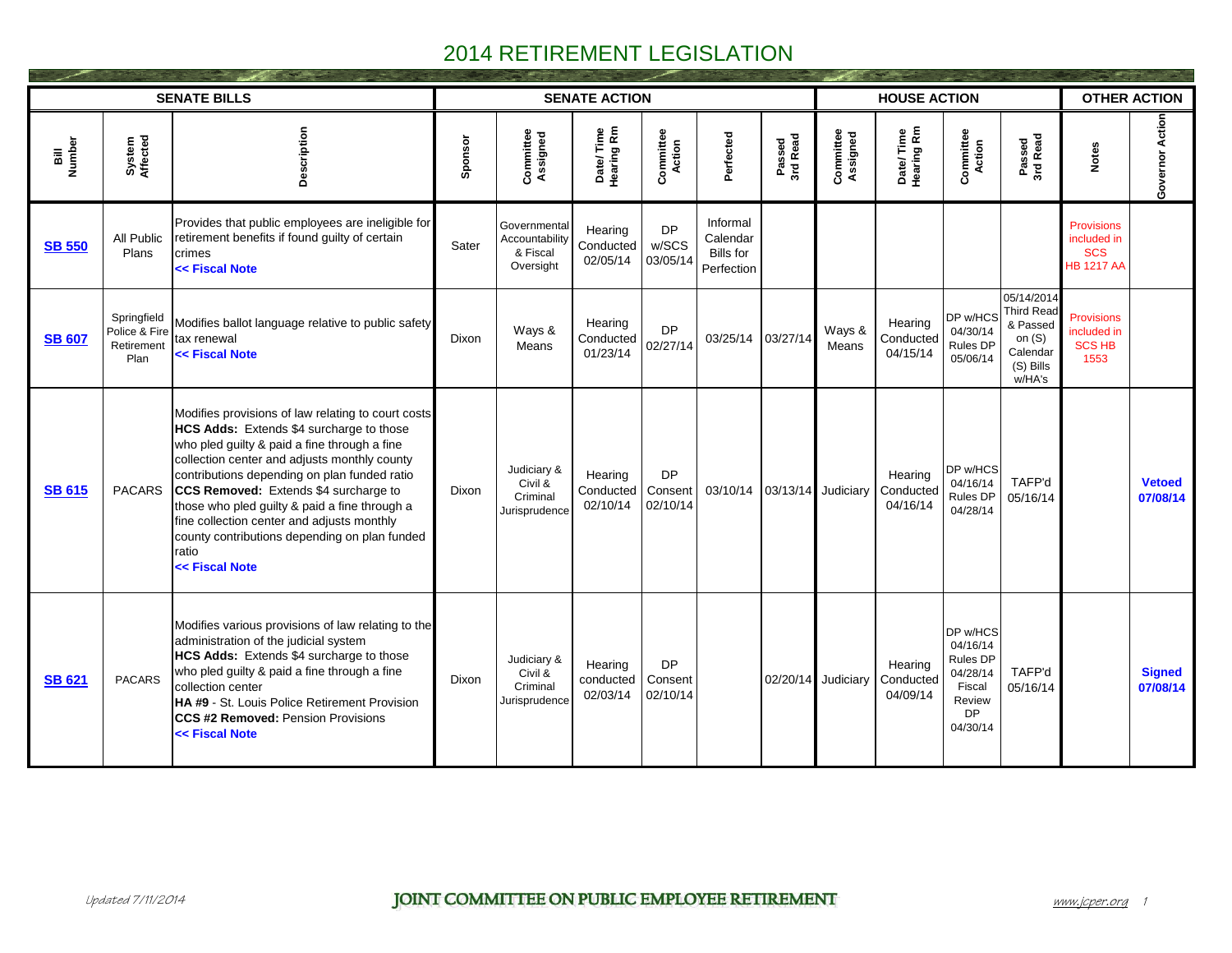|                            |                     | <b>SENATE BILLS</b>                                                                                                                                                                                                                                                                                                                                                                                                                   |            |                                                             | <b>SENATE ACTION</b>             |                                |                                                      |                    |                              | <b>HOUSE ACTION</b>              |                                                                                                     |                                                                 |                                                                      | <b>OTHER ACTION</b>       |  |  |
|----------------------------|---------------------|---------------------------------------------------------------------------------------------------------------------------------------------------------------------------------------------------------------------------------------------------------------------------------------------------------------------------------------------------------------------------------------------------------------------------------------|------------|-------------------------------------------------------------|----------------------------------|--------------------------------|------------------------------------------------------|--------------------|------------------------------|----------------------------------|-----------------------------------------------------------------------------------------------------|-----------------------------------------------------------------|----------------------------------------------------------------------|---------------------------|--|--|
| Bill<br>Number             | System<br>Affected  | Description                                                                                                                                                                                                                                                                                                                                                                                                                           | Sponsor    | Committee<br>Assigned                                       | Date/Time<br>Hearing Rm          | Committee<br>Action            | Perfected                                            | Passed<br>3rd Read | Committee<br>Assigned        | Date/Time<br>Hearing Rm          | <b>Committee</b><br>Action                                                                          | Passed<br>3rd Read                                              | <b>Notes</b>                                                         | Governor Action           |  |  |
| <b>SB 672</b>              | <b>PACARS</b>       | Allows Cedar County to submit to voters a<br>proposition to change full-time county<br>prosecutor position back to a part-time position<br><b>Pension Provisions removed from bill in</b><br><b>Conference Committee Substitute</b><br><< Fiscal Note                                                                                                                                                                                 | Parson     | Jobs.<br>Economic<br>Development<br>and Local<br>Government | Hearing<br>Conducted<br>02/05/14 | <b>DP</b><br>w/SCS<br>03/05/14 | 03/10/14                                             | 03/13/14           | General<br>Laws              | Hearing<br>Conducted<br>04/01/14 | DP w/HCS<br>04/17/14<br>Rules DP<br>04/22/14<br>Fiscal<br>Review<br><b>DP</b><br>04/30/14           | 05/16/14<br>TAFP'd                                              |                                                                      | <b>Signed</b><br>07/08/14 |  |  |
| <b>SB 675</b><br>(HB 1044) | <b>LAGERS</b>       | Allows a covered employer to elect LAGERS<br>administration of prior closed pension plan<br><< Fiscal Note                                                                                                                                                                                                                                                                                                                            | Kehoe      | Seniors.<br>Families &<br>Pensions                          | Hearing<br>Conducted<br>02/25/14 | <b>DP</b><br>w/SCS<br>03/05/14 |                                                      |                    | 03/25/14 03/27/14 Retirement | Hearing<br>Conducted<br>04/10/14 | <b>DP</b><br>04/10/14<br>Rules<br><b>DP</b><br>04/14/14                                             | TAFP'd<br>04/29/14                                              |                                                                      | <b>Vetoed</b><br>07/10/14 |  |  |
| <b>SB 823</b>              | All Public<br>Plans | Provides that public employees are ineligible for<br>retirement benefits if found guilty of certain<br>crimes<br><< Fiscal Note                                                                                                                                                                                                                                                                                                       | Dixon      | Seniors.<br>Families &<br>Pensions                          | Hearing<br>Conducted<br>03/11/14 | <b>DP</b><br>w/SCS<br>04/01/14 | Formal<br>Calendar<br><b>Bills</b> for<br>Perfection |                    |                              |                                  |                                                                                                     |                                                                 | <b>Provisions</b><br>included in<br><b>SCS HCS</b><br><b>HB 1217</b> |                           |  |  |
| <b>SB 824</b>              | <b>PACARS</b>       | Allows for the establishment of Prosecutorial<br><b>Districts</b><br>SCS Adds: Allows counties to submit to the voters<br>a proposition to change the full-time county<br>prosecutor position back to a part-time position<br>HCS Adds: Extends \$4 surcharge to those who<br>pled guilty & paid a fine through a fine collection<br>center; Adjusts monthly county contributions<br>depending on plan funded ratio<br><< Fiscal Note | Dixon      | Judiciary &<br>Civil &<br>Criminal<br>Jurisprudence         | Hearing<br>Conducted<br>03/10/14 | <b>DP</b><br>w/SCS<br>03/26/14 | 04/15/14 04/17/14                                    |                    | General<br>Laws              | Hearing<br>Conducted<br>05/05/14 | 05/06/14<br>DP w/HCS<br>05/12/14<br>Rules<br><b>DP</b><br>05/15/14<br>Fiscal<br>Review<br><b>DP</b> | Third<br>Read<br>Calendar                                       |                                                                      |                           |  |  |
| <b>SB 835</b>              | <b>SHERIFFS</b>     | Provides pay increases for sheriffs<br>< <fiscal note<="" td=""><td>Munzlinger</td><td>Jobs,<br/>Economic<br/>Development<br/>and Local<br/>Government</td><td>Hearing<br/>Conducted<br/>03/05/14</td><td></td><td></td><td></td><td></td><td></td><td></td><td></td><td></td><td></td></fiscal>                                                                                                                                      | Munzlinger | Jobs,<br>Economic<br>Development<br>and Local<br>Government | Hearing<br>Conducted<br>03/05/14 |                                |                                                      |                    |                              |                                  |                                                                                                     |                                                                 |                                                                      |                           |  |  |
| <b>SB 854</b>              | <b>PACARS</b>       | Modifies provisions relating to county purchases<br>HCS Adds: Extends \$4 surcharge to those who<br>pled guilty & paid a fine through a fine collection<br>center; Adjusts monthly county contributions<br>depending on plan funded ratio<br><< Fiscal Note                                                                                                                                                                           | Wasson     | Jobs,<br>Economic<br>Development<br>and Local<br>Government | Hearing<br>Conducted<br>03/05/14 | <b>DP</b><br>w/SCS<br>03/12/14 | 04/03/14 04/10/14                                    |                    | General<br>Laws              | Hearing<br>Conducted<br>05/05/14 | 05/06/14<br>DP w/HCS<br>05/12/14<br>Rules<br><b>DP</b>                                              | <b>Third Read</b><br>Calendar<br>05/15/14<br>(Fiscal<br>Review) |                                                                      |                           |  |  |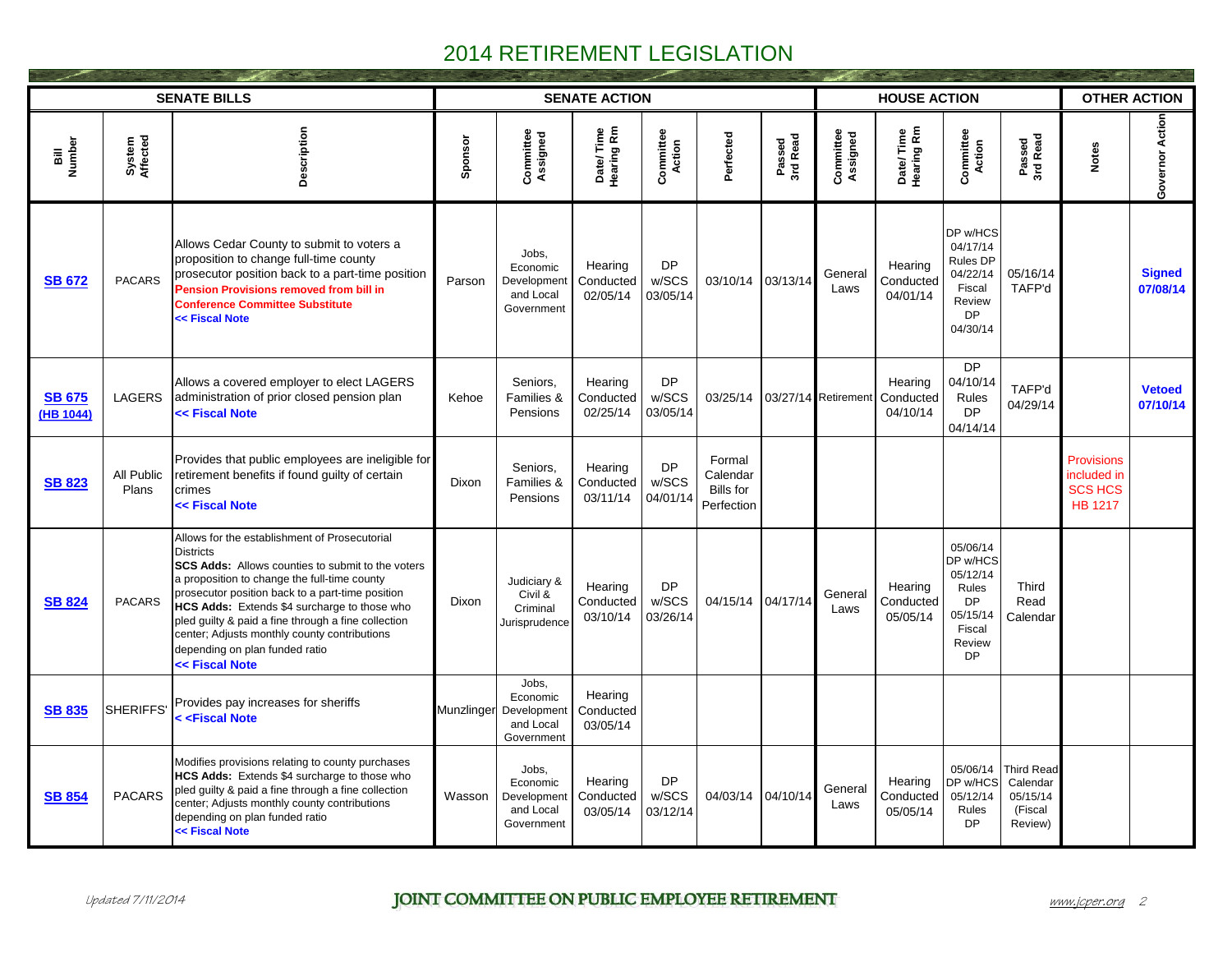|                |                         | <b>SENATE BILLS</b>                                                                                                                                                                                                                                                             |          |                                    | <b>SENATE ACTION</b>             |                     |           |                    |                       | <b>HOUSE ACTION</b>     |                     |                    |              | <b>OTHER ACTION</b> |  |  |
|----------------|-------------------------|---------------------------------------------------------------------------------------------------------------------------------------------------------------------------------------------------------------------------------------------------------------------------------|----------|------------------------------------|----------------------------------|---------------------|-----------|--------------------|-----------------------|-------------------------|---------------------|--------------------|--------------|---------------------|--|--|
| Bill<br>Number | System<br>Affected      | Description                                                                                                                                                                                                                                                                     | Sponsor  | Committee<br>Assigned              | Date/Time<br>Hearing Rm          | Committee<br>Action | Perfected | Passed<br>3rd Read | Committee<br>Assigned | Date/Time<br>Hearing Rm | Committee<br>Action | Passed<br>3rd Read | <b>Notes</b> | Governor Action     |  |  |
| <b>SB 925</b>  | <b>MOSERS</b>           | Requires a General Assembly or Statewide<br>Elected Official who first hold office on or after<br>01/01/15 to participate in a defined contribution<br>retirement plan                                                                                                          | Emery    | <b>Rules</b>                       |                                  |                     |           |                    |                       |                         |                     |                    |              |                     |  |  |
| <b>SB 928</b>  | <b>MOSERS</b>           | General Assembly members serving on or after<br>01/01/15 shall not be eligible for retirement<br>benefits                                                                                                                                                                       | Lamping  | <b>Rules</b>                       |                                  |                     |           |                    |                       |                         |                     |                    |              |                     |  |  |
| <b>SB 929</b>  | MOSERS                  | Requires Statewide Elected Officials who first<br>hold office on or after 01/01/15 to participate in<br>a defined contribution retirement plan                                                                                                                                  | Lamping  | Rules                              |                                  |                     |           |                    |                       |                         |                     |                    |              |                     |  |  |
| <b>SB 980</b>  | MOSERS/<br><b>MPERS</b> | Allows a retired member, who has returned to<br>employment, to pay to the retirement system the<br>total amount of benefit payments received since<br>initial retirement date and be considered as having<br>not been retired and considered an active member<br><< Fiscal Note | Schaefer | Seniors,<br>Families &<br>Pensions | Hearing<br>Conducted<br>04/15/14 |                     |           |                    |                       |                         |                     |                    |              |                     |  |  |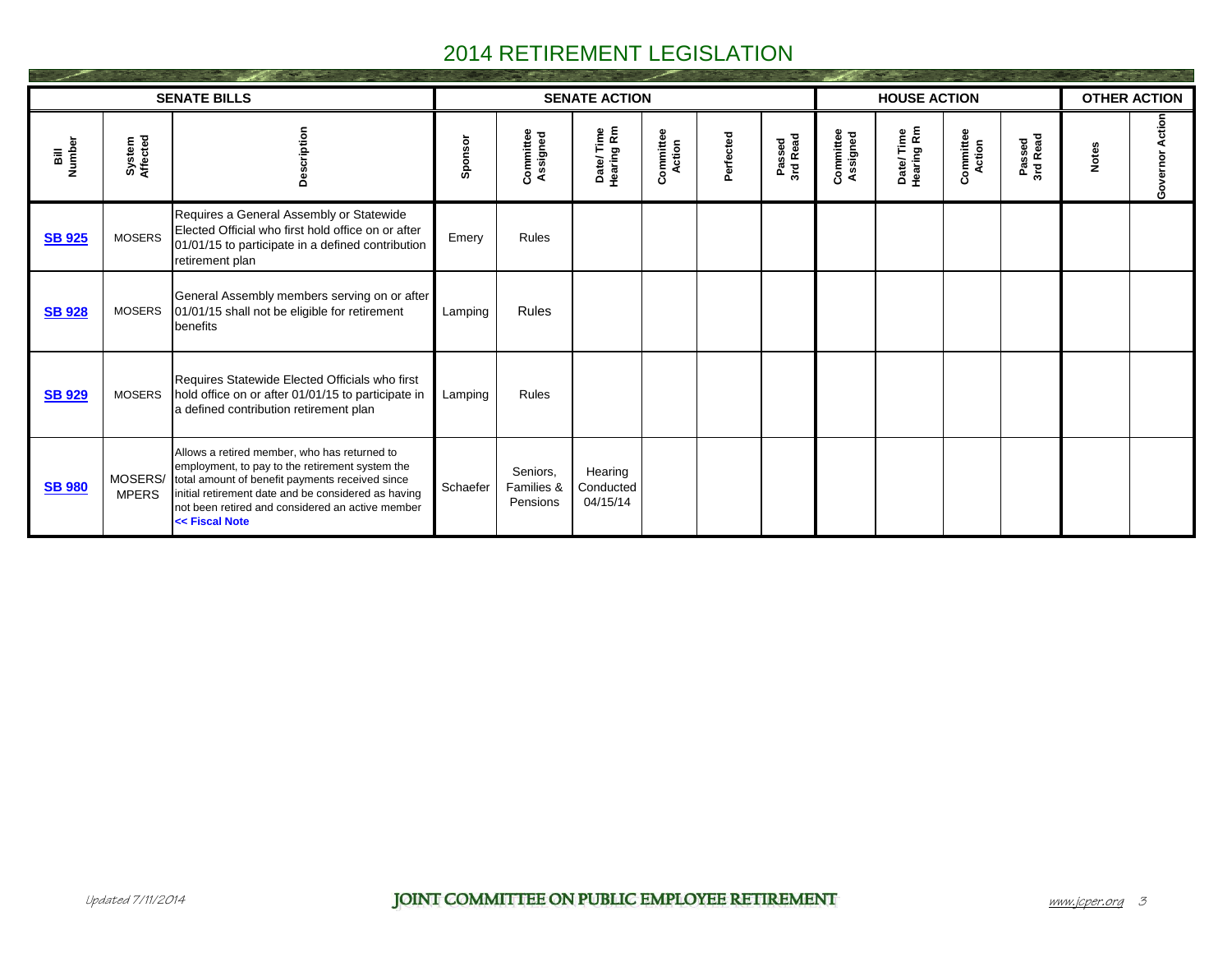|                            |                                | <b>HOUSE BILLS</b>                                                                                                                                                                                                                                                                                                                                                                                                                                                                                                                                                                            |               |                              | <b>HOUSE ACTION</b>              |                                                                           |                                                                              |                    |                                    | <b>SENATE ACTION</b>             |                                |                                                                              |              | <b>OTHER ACTION</b>       |  |  |
|----------------------------|--------------------------------|-----------------------------------------------------------------------------------------------------------------------------------------------------------------------------------------------------------------------------------------------------------------------------------------------------------------------------------------------------------------------------------------------------------------------------------------------------------------------------------------------------------------------------------------------------------------------------------------------|---------------|------------------------------|----------------------------------|---------------------------------------------------------------------------|------------------------------------------------------------------------------|--------------------|------------------------------------|----------------------------------|--------------------------------|------------------------------------------------------------------------------|--------------|---------------------------|--|--|
| Bill<br>Number             | System<br>Affected             | Description                                                                                                                                                                                                                                                                                                                                                                                                                                                                                                                                                                                   | Sponsor       | Committee<br>Assigned        | Date/Time<br>Hearing Rm          | <b>Committee</b><br>Action                                                | Perfected                                                                    | Passed<br>3rd Read | Committee<br>Assigned              | Date/Time<br>Hearing Rm          | <b>Committee</b><br>Action     | Passed<br>3rd Read                                                           | <b>Notes</b> | Governor Action           |  |  |
| <b>HB 1044</b><br>(SB 675) | LAGERS/<br>All Public<br>Plans | Allows a covered employer to elect LAGERS<br>administration of prior closed pension plan<br><b>SCS Adds: Relates to administrative</b><br>requirements of public employee retirement<br>plans<br><< Fiscal Note                                                                                                                                                                                                                                                                                                                                                                               | Leara         | Retirement                   | Hearing<br>Conducted<br>01/16/14 | DP w/HCS<br>Consent<br>01/23/14<br><b>Rules DP</b><br>Consent<br>02/11/14 | 02/20/14                                                                     | 02/26/14           | Seniors,<br>Families &<br>Pensions | Hearing<br>Conducted<br>04/08/14 | <b>DP</b><br>w/SCS<br>04/15/14 | Informal<br>(H) Bills<br>for Third<br>Read<br>Calendar                       |              |                           |  |  |
| <b>HB 1208</b>             | <b>MOSERS</b>                  | Establishes the MO Science & Innovation<br>Reinvestment Act - allows associated<br>employees to be considered state<br>employees for the purposes of membership<br>in MOSERS & MCHCP                                                                                                                                                                                                                                                                                                                                                                                                          | Berry         | Economic<br>Development      |                                  |                                                                           |                                                                              |                    |                                    |                                  |                                |                                                                              |              |                           |  |  |
| <b>HB 1217</b>             | All Public<br>Plans            | Specifies certain unlawful transfers or<br>assignments of pension benefits<br><b>SA#1 Adds: Provides that public</b><br>employees are ineligible for retirement<br>benefits if found guilty of certain crimes<br><< Fiscal Note                                                                                                                                                                                                                                                                                                                                                               | Dugger        | Financial<br>Institutions    | Hearing<br>Conducted<br>01/22/14 | DP w/HCS<br>Consent<br>01/22/14<br><b>Rules DP</b><br>Consent<br>02/11/14 | 02/20/14                                                                     | 02/26/14           | Seniors,<br>Families &<br>Pensions | Hearing<br>Conducted<br>04/08/14 | <b>DP</b><br>w/SCS<br>04/23/14 | TAFP'd<br>05/14/14<br><b>EC</b><br>Defeated<br>on Truly<br>Agreed to<br>Bill |              | <b>Signed</b><br>07/08/14 |  |  |
| <b>HB 1231</b>             | <b>PACARS</b>                  | Changes law regarding judicial procedures<br>HCS Adds: \$4 surcharge to those who pled<br>guilty & paid a fine through a fine collection<br>center; Adjusts monthly county contributions<br>depending on plan funded ratio; Modifies prior<br>service credit provisions; Excludes system from<br>80% funded requirement for benefit<br>enhancements<br>SCS Removed: Section 105.684 relative to<br>system exclusion to being 80% funded for<br>benefit enhancements<br>SS Removed: PACARS provisions except \$4<br>surcharge and monthly county contribution<br>adjustments<br><< Fiscal Note | Cox           | Judiciary                    | Hearing<br>Conducted<br>02/05/14 | <b>DP</b><br>w/HCS<br>04/02/14<br>Rules<br><b>DP</b><br>04/14/14          | Perfected<br>on<br>4/23/2014<br>Fiscal<br><b>Review DP</b><br>on<br>04/24/14 | 04/28/14           |                                    | Hearing<br>Conducted<br>05/05/14 | <b>DP</b><br>w/SCS<br>05/05/14 | TAFP'd<br>w/EC<br>05/16/14                                                   |              | <b>Signed</b><br>07/08/14 |  |  |
| <b>HB 1244</b>             | <b>MOSERS</b>                  | Modifies retirement benefit formula for<br>General Assembly members & Statewide<br>Elected Officials who first hold office on or<br>after 01/01/15 to be under the same<br>provisions as general state employees<br><< Fiscal Note                                                                                                                                                                                                                                                                                                                                                            | <b>Barnes</b> | Administration<br>& Accounts | Hearing<br>Conducted<br>03/05/14 |                                                                           |                                                                              |                    |                                    |                                  |                                |                                                                              |              |                           |  |  |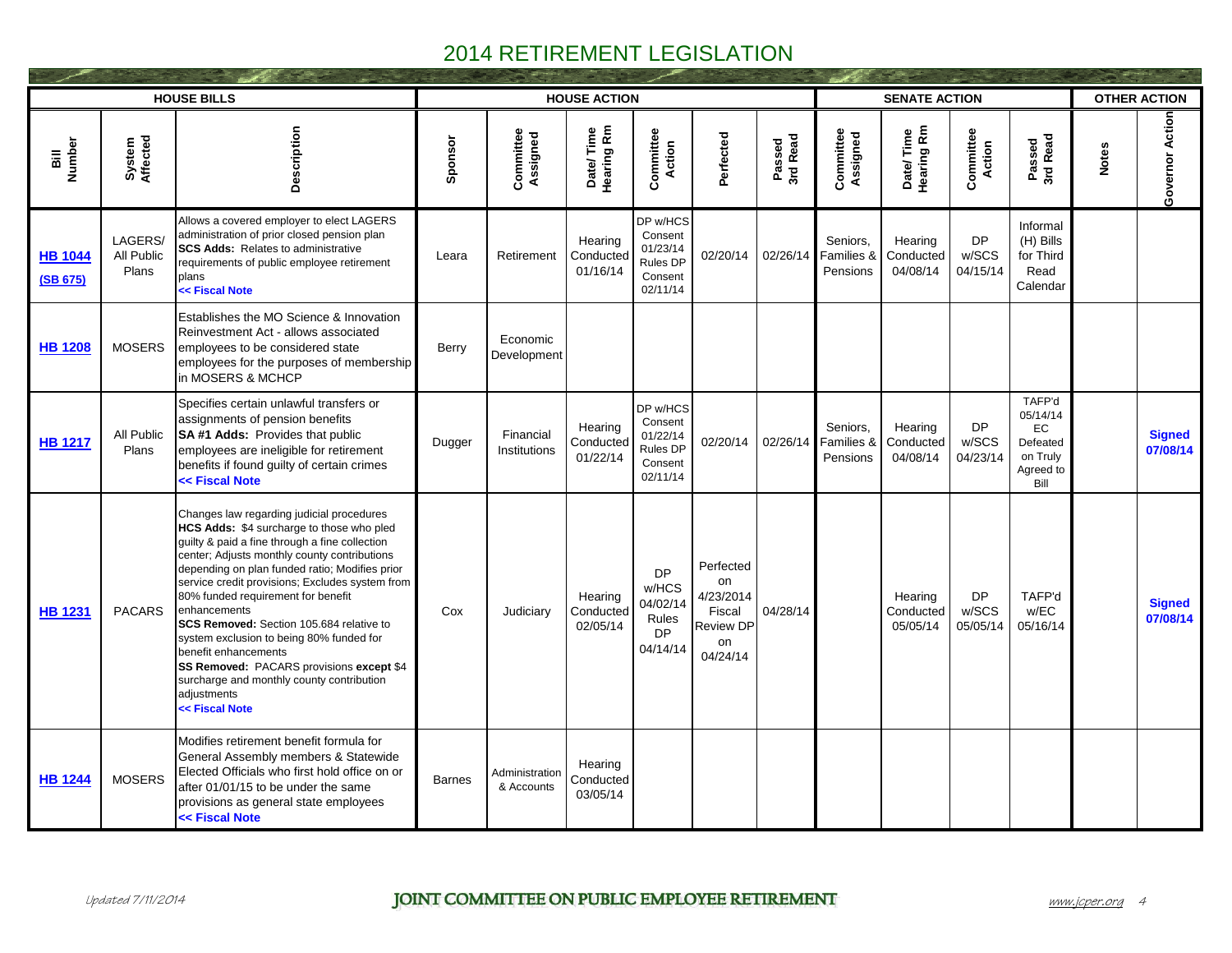|                                   |                                                    | <b>HOUSE BILLS</b>                                                                                                                                                                          |                |                              | <b>HOUSE ACTION</b>                                          |                                                                               |                                                     |                    |                                                           | <b>SENATE ACTION</b>             |                                  |                    |              | <b>OTHER ACTION</b>       |  |  |
|-----------------------------------|----------------------------------------------------|---------------------------------------------------------------------------------------------------------------------------------------------------------------------------------------------|----------------|------------------------------|--------------------------------------------------------------|-------------------------------------------------------------------------------|-----------------------------------------------------|--------------------|-----------------------------------------------------------|----------------------------------|----------------------------------|--------------------|--------------|---------------------------|--|--|
| Number<br>$\overline{\mathbf{s}}$ | System<br>Affected                                 | Description                                                                                                                                                                                 | Sponsor        | Committee<br>Assigned        | Date/Time<br>Hearing Rm                                      | <b>Committee</b><br>Action                                                    | Perfected                                           | Passed<br>3rd Read | Committee<br>Assigned                                     | Date/Time<br>Hearing Rm          | <b>Committee</b><br>Action       | Passed<br>3rd Read | <b>Notes</b> | Governor Action           |  |  |
| <b>HB 1301</b>                    | KC Police &<br>Civilian<br>Police<br>Employees     | Clarifies statutory references<br><< Fiscal Note                                                                                                                                            | <b>Neth</b>    | Retirement                   | Hearing<br>Conducted<br>01/23/14                             | <b>DP</b><br>Consent<br>01/23/14<br>Rules DP<br>Consent<br>02/11/14           | 02/20/14                                            | 02/26/14           | Seniors,<br>Families &<br>Pensions                        | Hearing<br>Conducted<br>04/08/14 | <b>DP</b><br>Consent<br>04/15/14 | TAFP'd<br>04/24/14 |              | <b>Signed</b><br>06/04/14 |  |  |
| <b>HB 1473</b>                    | <b>MOSERS</b>                                      | Requires a person becoming a member of<br>the General Assembly for the first time on<br>or after 1/1/15 to participate in a defined<br>contribution retirement plan                         | <b>Brattin</b> | Administration<br>& Accounts | Hearing<br>Conducted<br>03/12/14<br><b>Bill Not</b><br>Heard |                                                                               |                                                     |                    |                                                           |                                  |                                  |                    |              |                           |  |  |
| <b>HB 1550</b>                    | St. Louis<br><b>PSRS</b>                           | Requires a cost of living adjustment equal<br>to the annual increase in the Consumer<br>Price Index                                                                                         | Ellinger       | Retirement                   |                                                              |                                                                               |                                                     |                    |                                                           |                                  |                                  |                    |              |                           |  |  |
| <b>HB 1553</b>                    | Springfield<br>Police & Fire<br>Retirement<br>Plan | <b>Relates to Political Suddivisions</b><br><b>SCS Adds: Modifies ballot language</b><br>relative to public safety tax renewal<br><< Fiscal Note                                            | Dohrman        | Local<br>Government          | Hearing<br>Conducted<br>02/13/14                             | 02/20/14<br><b>DP</b><br>Consent<br>03/13/14<br>Rules<br><b>DP</b><br>Consent | 03/27/14                                            | 03/31/14           | Jobs,<br>Economic<br>Dev. &<br>Local<br><b>Government</b> | Hearing<br>Conducted<br>04/16/14 | 05/07/14<br><b>DP</b><br>w/SCS   | TAFP'd<br>05/16/14 |              | <b>Vetoed</b><br>07/07/14 |  |  |
| <b>HB 1583</b>                    | <b>MOSERS</b>                                      | Establishes the MO Technology Investment<br>Fund - allows associated employees to be<br>considered state employees for the<br>purposes of membership in MOSERS &<br>MCHCP<br><< Fiscal Note | Berry          | Economic<br>Development      | Hearing<br>Conducted<br>02/11/14                             | <b>DP</b><br>w/HCS<br>03/04/14<br>Rules<br><b>DP</b><br>04/14/14              | House<br><b>Bills</b> for<br>Perfection<br>Calendar |                    |                                                           |                                  |                                  |                    |              |                           |  |  |
| <b>HB 1682</b>                    | MOSERS/<br><b>MPERS</b>                            | Establishes a hybrid plan for members<br>hired for the first time on or after 01/01/15<br><< Fiscal Note                                                                                    | Koenig         | Retirement                   | Hearing<br>Conducted<br>03/13/14                             |                                                                               |                                                     |                    |                                                           |                                  |                                  |                    |              |                           |  |  |
| <b>HB 1800</b>                    | MOSERS/<br><b>MPERS</b>                            | Allows a member who dies after benefit<br>election but prior to annuity starting date to<br>be considered retired and to have died on<br>member's annuity starting date                     | Jones          | <b>General Laws</b>          |                                                              |                                                                               |                                                     |                    |                                                           |                                  |                                  |                    |              |                           |  |  |